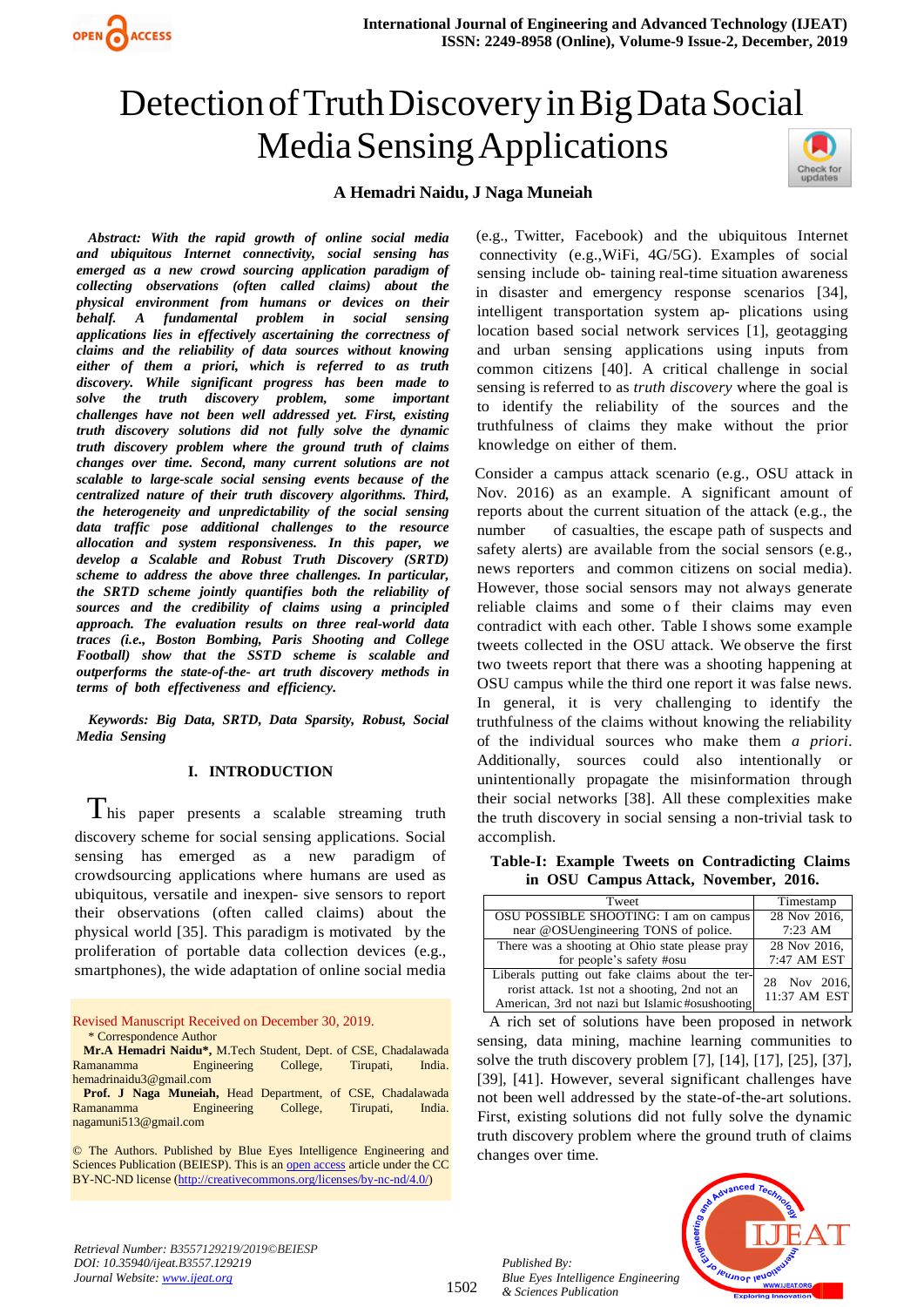There are two critical tasks in addressing the dynamic truth challenge.

The first is to capture the transition of truth in a timely manner and the second one is to be robust against noisy data that may lead to the incorrect detection of the truth transition. Only a small number of schemes been proposed to solve the dynamic truth discovery problem. For example, Pal et. al considered the evolving information of objects and esti- mated the truth of variables in current time interval based on sources' historical claims [24]. Li et al. proposed a Maximum A Posterior based real-time algorithm to solve the dynamic truth discovery problem [9]. However, these approaches could be unresponsive when the amount of social sensing data is large or the amount of resources on the deployed system is limited. Moreover, their solutions are not robust in noisy and sparse social sensing scenarios since their truth discovery accuracy is sensitive to the quality and quantity of the sensing data.

Second, existing truth discovery solutions did not fully explore the scalability aspect of the truth discovery problem. Social sensing applications often generate large amounts of data during some important events (e.g., disasters, sports, unrests)  $[27]$ . For example, 3.8 million people have generated a total of 16.9 million tweets with tweet per minute peaked at a rate of over  $152,000$  in Super Bowl 2016 [22]. However, current centralized truth discovery solutions are incapable of handling such large volume of social sensing data due to the resource limitation on a single computing device. A limited number of distributed solutions have been developed to address the scalability issue of the truth discovery problem. Both Ouyang et al. [23] proposed a distributed solution based on Hadoop system, but there are several non-trivial drawbacks. First, Hadoop is a heavy-weight solution in the sense that it requires a long start up time. Second, Hadoop is designed as a batch processing system that is most suitable for data of very large volume (e.g., Petabytes of data) and may not be the best solution for the size of datasets collected in many social sensing events (e.g., GB to TB). Third, Hadoop assumes homogeneity of the underlying computing nodes [29], which ignores the heterogeneity of the computational resources we have in real distributed systems.

The third challenge lies in the heterogeneity and unpredictability of the streaming data traffic. First, different topics partitions can be processed in a synchronized manner [23]. However, such strong homogeneity assumption on the data streams barely holds in real world social sensing applications. In this paper, we develop a Scalable Streaming Truth Discovery (SSTD) scheme to address the above challenges. To address the dynamic truth discovery challenge, we develop a Hidden Markov Model based solution to dynamically estimate the true value of claims based on the observations reported by social sensors. To address the scalability challenge, we developed a light-weight distributed framework that is both *scalable* and *efficient* to solve the truth discovery problem using Work Queue and HTCondor system. To address the data heterogeneity challenge, we

*Retrieval Number: B3557129219/2019©BEIESP DOI: 10.35940/ijeat.B3557.129219 Journal Website[: www.ijeat.org](http://www.ijeat.org/)*

integrated the Scalable and Robust Truth Discovery (SRTD) scheme with an optimal workload allocation mechanism using feedback control (i.e., Proportional Integral Derivative (PID) controller) to dynamically allocate the resources (e.g., cores, memories) to the truth discovery tasks. We evaluated the Scalable and Robust Truth Discovery (SRTD) scheme in comparison with the state-of-the-art truth discovery baselines using three real-world social sensing data traces (i.e., Boston Bombing, Paris Shooting and College Football) collected from Twitter. The evaluation results show that our Scalable and Robust Truth Discovery (SRTD) scheme significantly outperforms the compared baselines in terms of truth discovery accuracy and computational efficiency.

In summary, the contributions of this paper are as follows:

- · This paper addresses three fundamental challenges in truth discovery problem in social sensing: *dynamic itruth, scalability* and *heterogeneity of streaming idata*.
- · We develop the Scalable and Robust Truth Discovery (SRTD) scheme that incorporates the Hidden Markov Model (HMM) to effectively address the dynamic truth discovery challenge.
- We develop a light-weight distributed framework based on Work Queue and HTCondor system to address the scalability challenge.
- We integrate the Scalable and Robust Truth Discovery (SRTD) scheme with an optimal workload allocation mechanism to address the heterogeneity of the streaming social sensing data.
- We evaluate the performance of the Scalable and Robust Truth Discovery (SRTD) scheme and compare it with the state-of-the-art truth discovery solutions through real-world case studies. The evaluation results demonstrate the effectiveness and significant per- formance gains achieved by our scheme.

#### **II. PROBLEMIFORMULATION**

made by source  $\tilde{S}_i$  on claim  $C_j$  at time t. Take Twitter as an consider a social media sensing application where a group<br>of  $M_{\odot}$  is  $S_{\odot}$  is a subspace of  $M_{\odot}$  important of  $M_{\odot}$  important of  $M_{\odot}$  important of  $M_{\odot}$  important or  $M_{\odot}$  important or  $M_{\odot}$  imp In this section, we formulate our robust truth discovery problem in big data social media sensing. In particular, <sup>i</sup>ofi*Mi*sourcesi*Si*=i(*S*1*,iS*2*,i...,iS<sup>M</sup>i*)ireportsiaisetiofi*Ni*claims, inamely,  $C = (C_1, C_2, \ldots, C_N)$ . Let  $S_i$  denote the *i*th source and  $C_j$  denote the *j*th claim. We define  $RP<sup>t</sup>$  to be the report example; a source refers to a user ac- count and a claim is a statement of an event, object, or topic that is derived from the source's tweet. For example, a tweet "Not much of the comment about the Dallas shooting has focused on the fact the sniper was a veteran." is associated with a claim "Dallas" shooting sniper was a veteran". The tweet itself is considered as the report. We observe that the social media sensing data is often sparse (i.e., the majority of sources only contribute to a limited number of claims in an event). We further define  $C_j = T$  and  $C_j = F$  to represent thata claimistrueorfalse, respectively. Each claimis also associated with a ground truth label  $x_j^*$  such that  $x_j = 1$  when  $C_j$  is true and  $x_j = 0$  otherwise.

*Published By: Blue Eyes Intelligence Engineering & Sciences Publication* 



1503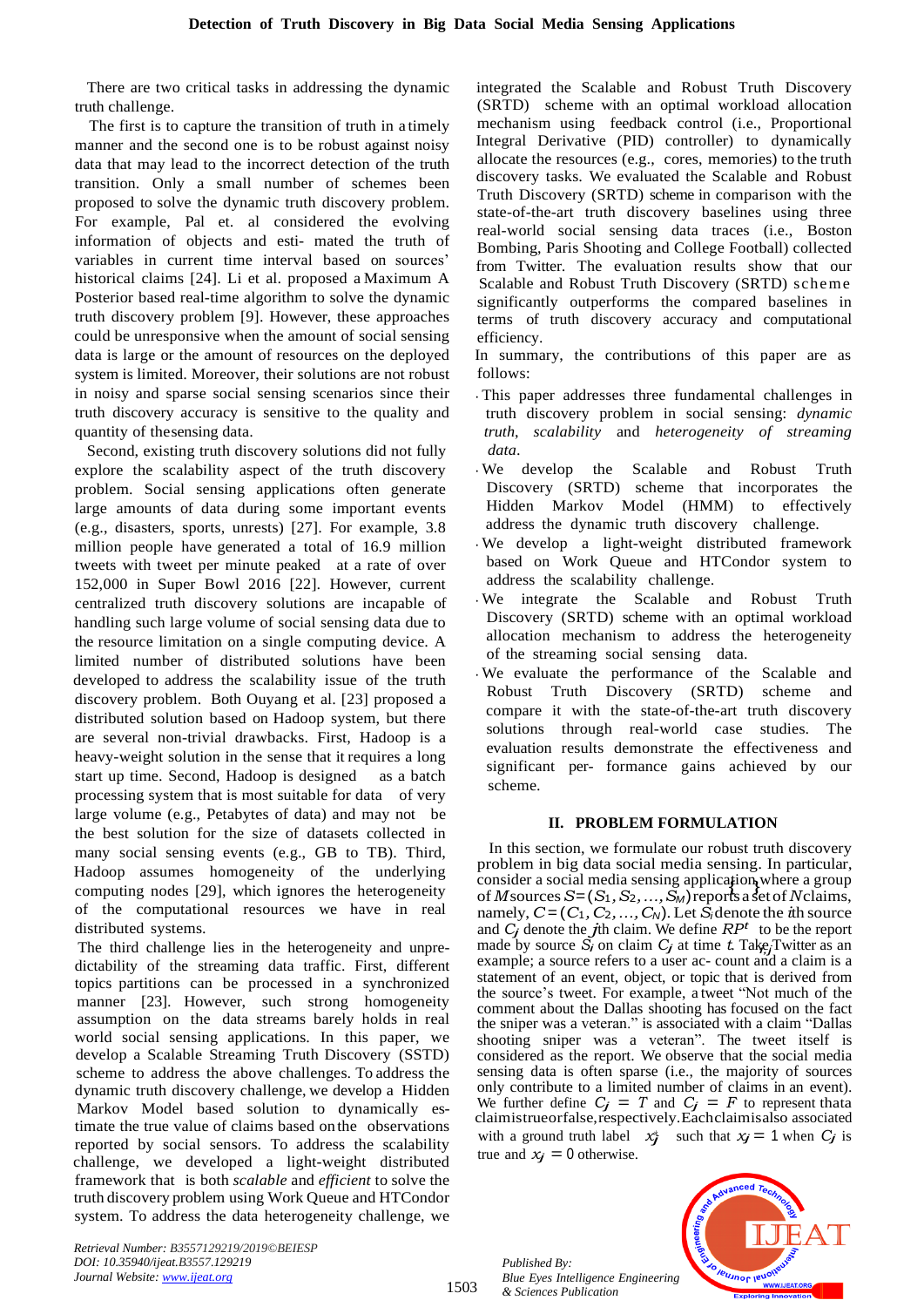

The goal of the truth discovery task is to jointly estimate the truthfulness of each claim and the reliability of each source, which is defined as follows:

*DEFINITION 1.* Claim Truthfulness  $D_j$  for claim  $C_j$ : The likelihood of a claim to be true. The higher  $D_i$  is, the more likely the claim  $C_j$  is true.

Formally we define  $D_j$  to estimate:

$$
Pr(C_j = T)
$$

*DEFINITION* 2. Source Reliability *R*<sub>i</sub>for source *S*<sub>*i*</sub>: Ascore is represents how trustworthy a source is. The higher  $R_i$  is, the more likely the source  $S_i$  will provide credible and trustworthy information. Formally we define  $R_i$  to estimate:

$$
Pr(C_j = T | SC_{i,j} = T)
$$

where  $SC_{i,j} = T$  denotes that source *S<sub>i</sub>* reports claim  $C_i$  to be true.

Since sources are often unvetted in social media sensing applications and may not always report truthful claims, we need to explicitly model the reliability of data sources in our problem formulation. However, it is challenging to accurately estimate the reliability of sources when the social media sensing data is sparse [34]. Fortunately, the reports themselves often contain extra evidence and information to infer the truthfulness of a claim. In the Twitter example, the text, pictures, URL links, and geotags contained in the tweet can all be considered as extra evidence of the report. To leverage such evidence in our model, we define a *credibility score* for each report to represent how much the report contributes to the truthfulness of a claim.

We first define the following terms related to the credibility score of a report made by source  $S_i$ on claim  $C_j$  at time  $k$ .

DEFINITION 3. Attitude Score (ρk) : Whether a source believes the claim is true, false or does not provide any report. We use  $1, -1$  and  $0$  to represent these attitudes respectively.

DEFINITION 4: Hidden States of Truth: the true value for the claim at a given time instant that is not directly observable.

DEFINITION 5. Independent Score:  $(\eta k)$ : A score in the range of  $(0,1)$  that measures whether the report Ri,u is made independently or copied from other sources. A higher score is assigned to a report that is more likely to be made independently.

## **III. PROPOSEDIALGORITHMS**

This Paper describes the three challenges nothing but the Misinformation, data sparsity and trustworthiness using the SRTD(Scalable and robust trust discovery scheme). Certain observations are made which are relevant to our model as follows

 $\Box$  Observation 1: Sources often spread false information from others without independent verification by simply copying or forwarding information (e.g., retweets on Twitter).

 $\Box$  Observation 2: False claims have intensive debates on those claims and often controversial and sources tend to disagree with each other.

 $\Box$  Observation 3: If a source debunk sits previous claim, it's very likely the previous

*Retrieval Number: B3557129219/2019©BEIESP DOI: 10.35940/ijeat.B3557.129219 Journal Website[: www.ijeat.org](http://www.ijeat.org/)*

claim is false because people are generally prone to be self-consistent.

More specifically, the contribution score of source Si on claim Cj is denoted as CSij and it is formally calculated as:  $CSij = sgn(SLSK i,j)K$  $X$  k=1RK+1−k i |SLSki,j|

The following diagram explains about the SRTD architecture



## **A. Architecture <sup>i</sup>ofiSRTD**

Usually from the above diagram Dynamic Task Manager which implemented as a master work Queue process that initializes a work pool, dynamically spawns new task into the task pool and it considered as a key component. DTM divides the TSC matrix into sub matrices then it spawns set4 of tasks to process all submatrices on the HTCondor system. SRTD is always integrated with the feedback control system to monitor the current execution speed of each Truth Discovery task and also to estimate its expected finish time. DTM was informed by the feedback control system of control signals based on the performance of the system and it dynamically adjust the task priority and resource allocation to optimize the overall system performance.

## **B. SRTD iAlgorithm**

1) Algorithm 1 Scalable Robust Truth Discovery i(SRTD)

Input: TSC matrix

Output: claim truthfulness  $\hat{x}$  is  $\forall 1 \le i \le N$ 

Initialize Ri =  $0.5, \forall i \leq M$ ; set the values of credibility scores; initialize max iteration  $= 100$ 

Split Original TSC matrix into Z submatrices, let  $S(z)$ denote the number of sources in the z-th submatrix while $\{D_i\}$ do not converge or reach max iteration do

for all  $z,1 \le z \le Z$  do for all  $i,1 \le i \le S(z)$  do for all  $j, 1 \leq j \leq N$  do

if TSCij exists then

compute CSij based on Equation (6)

end iif

end for

1504

end for

for all i,  $1 \le i \le S(z)$  do

estimate Ri based on Equation  $(7)$ 



*Published By: Blue Eyes Intelligence Engineering & Sciences Publication*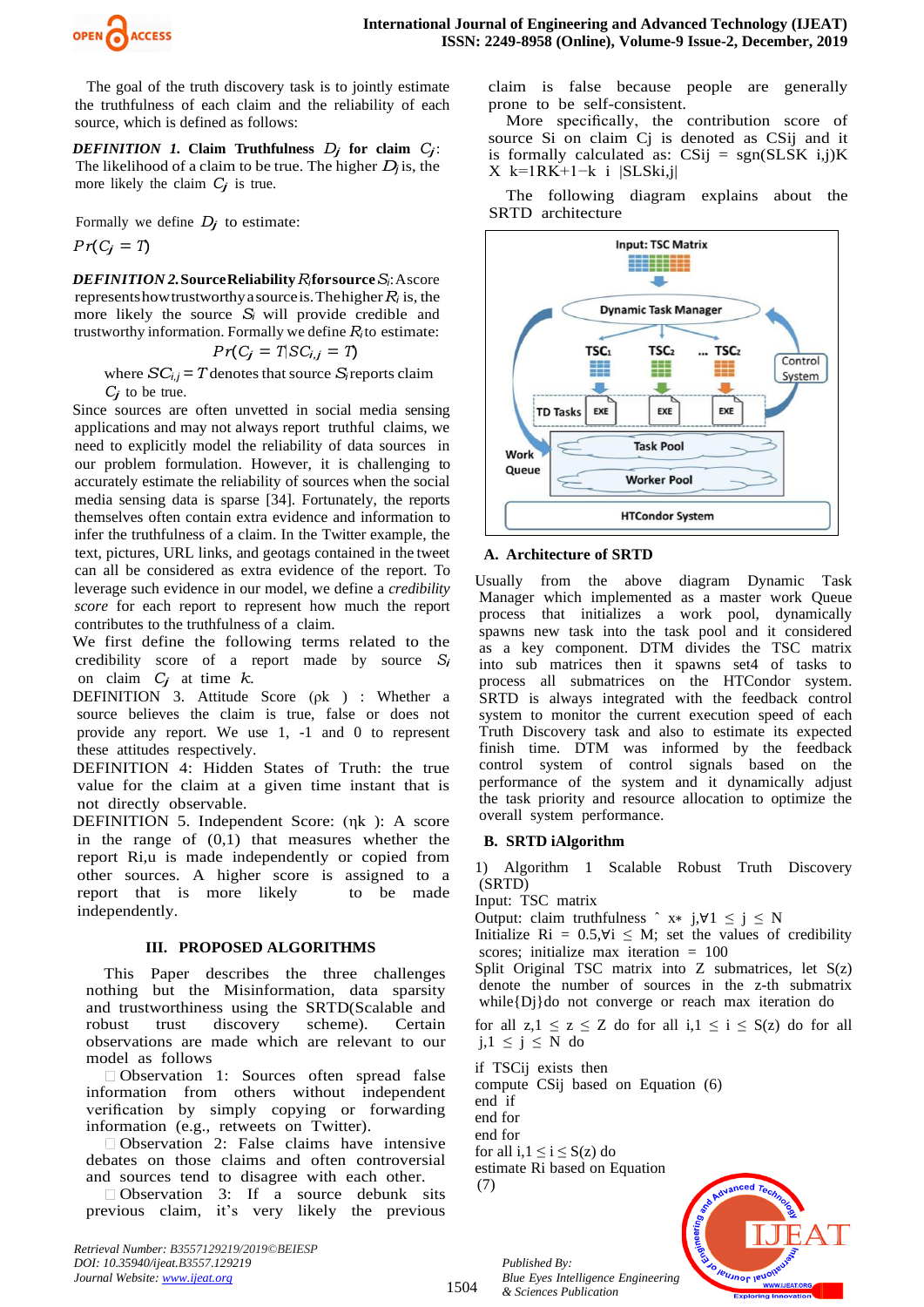end for for all  $i, 1 \le i \le N$  do compute  $TCz$  j based on Equation  $(10)$ end for estimate Dj based on Equations  $(11)$  and  $(12)$ end for end while for all  $j, 1 \le j \le N$  do if  $Dj \ge$  threshold then output ^ x\*  $j = 1$ else output  $\hat{x} \times i = 0$ end if end for

## **IV. RESULTSIANDIANALYSIS**







*Retrieval Number: B3557129219/2019©BEIESP DOI: 10.35940/ijeat.B3557.129219 Journal Website[: www.ijeat.org](http://www.ijeat.org/)*

*Published By: Blue Eyes Intelligence Engineering & Sciences Publication*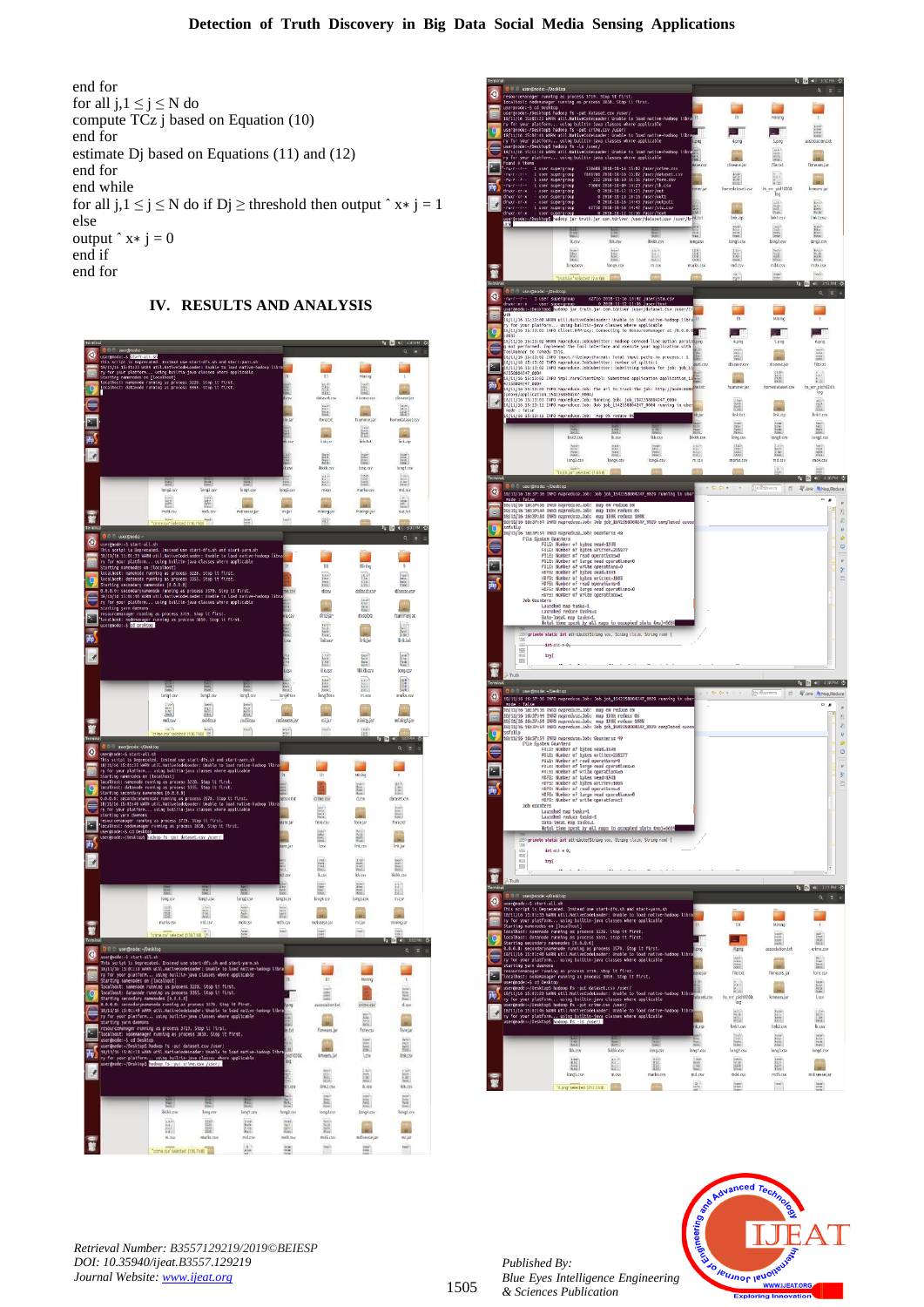

#### **V. CONCLUSION**

In this paper, we proposed a scalable robust truth discovery (srtd) framework to address the data veracity challenge in big data social media sensing applications. in our solution, we explicitly considered the source reliability, report credibility, and a source's historical behaviors to effectively address the misinformation spread and data sparsity challenges in the truth discovery problem. We also designed and implemented a distributed framework using Work Queue and the HTCondor system to address the scalability challenge of the problem. We evaluated the SRTD scheme using three real- world data traces collected from Twitter. The empirical results showed our solution achieved significant performance gains on both truth discovery accuracy and computational efficiency compared to other stateof-the-art baselines. The results of this paper are important because they provide a scalable and robust approach to solve the truth discovery problem in big data social media sensing applications where data is noisy, unvetted, and sparse.

#### **REFERENCES**

- 1. P. Bui, D. Rajan, B. Abdul-Wahid, J. Izaguirre, and D. Thain. Work queue+ python: A framework for scalable scientific ensemble applications. In Workshop on python for high performance and scientific computing at sc11,  $2011$ .
- 2. Z. Z. J. Cheng and W. Ng. Truth discovery in data streams: A single- pass probabilistic approach. In In Proc. of CIKM, pages 1589-1598, 2014.
- 3. X. L. Dong, L. Berti-Equille, and D. Srivastava. Integrating conflicting data: the role of source dependence. In Proceedings of the VLDB Endowment, pages 550–561, 2009.
- 4. Q. L. et al. A confidence-aware approach for truth discovery on long-tail data. In Proceedings of the VLDB Endowment, volume 8, pages 425–436, Dec. 2014.
- 5. Y. L. et al. On the discovery of evolving truth. In Proceedings of the 21th ACM SIGKDD International Conference on Knowledge Discovery and Data Mining - KDD '15, 2015.
- R. Farkas, V. Vincze, G.Mora, J. Csirik, and G.Szarvas. The conll-2010 shared task: Learning to detect hedges and their scope in in the internatural increase in the international international increase in the international increase in the international increase in the international international international international international internationa Conference on Computational Natural Language Learning., 2010.
- 7. A. Galland, S. Abiteboul, A. Marian, and P. Senellart. Corroborating information from disagreeing views. In In Proc. of the ACM Interna- tional Conference on Web Search and Data Mining (WSDM'10), pages 131-140, 2010.
- M. Ham, Y. H. Lee, and J. W. Fowler. Integer programming-based real- time scheduler in semiconductor manufacturing. In Winter Simulation Conference, pages 1657–1666. Winter Simulation Conference, 2009.
- 9. C. Huang and D. Wang. Spatial-temporal aware truth finding in big data social sensing applications. In Proceedings of Trustcom/BigDataSE/ISPA, volume 2, pages 72-79. IEEE, 2015.
- 10. C. Huang and D. Wang. Topic-aware social sensing with arbitrary source dependency graphs. In International Conference on Information Processing in Sensor Networks (IPSN), pages 1-12. ACM/IEEE, 2016.
- 11. C. Huang and D. Wang. Critical source selection in social sensing applications. In Distributed Computing in Sensor Systems (DCOSS), 2017 International Conference on to appear. IEEE, 2017.
- 12. C. Huang, D. Wang, and N. Chawla. Towards time-sensitive truth discovery in social sensing applications. In Proceedings of International Conference on Mobile Ad Hoc and Sensor Systems (MASS), pages 154–
- 13. 162. IEEE, 2015.
- 14. C. Huang, D. Wang, and N. Chawla. Scalable uncertainty-aware truth discovery in big data social sensing applications for cyber-physical systems. IEEE Transactions on Big Data, 2017.
- 15. M. J. Litzkow, M. Livny, and M. W. Mutka. Condor-a hunter of idle workstations. In Distributed Computing Systems, 1988., 8th International Conference on, pages 104–111. IEEE, 1988.
- 16. J. Marshall, M. Syed, and D. Wang. Hardness-aware truth discovery in social sensing applications. In Distributed Computing

*Retrieval Number: B3557129219/2019©BEIESP DOI: 10.35940/ijeat.B3557.129219 Journal Website[: www.ijeat.org](http://www.ijeat.org/)*

in Sensor Systems (DCOSS), 2016 International Conference on, pages 143–152. IEEE, 2016.

- 17. J. Marshall and D. Wang. Mood-sensitive truth discovery for reliable recommendation systems in social sensing. In Proceedings of Interna- tional Conference on Recommender Systems (Recsys), pages 167–174. ACM, 2016.
- 18. J. Marshall and D. Wang. Towards emotional-aware truth discovery in social sensing applications. In Smart Computing (SMARTCOMP), 2016 IEEE International Conference on, pages  $1-8$ . IEEE,  $2016$ .
- 19. nielson. Super bowl 50: Nielsen twitter tv ratings post-game report.
- 20. R. W. Ouyang, L. M. Kaplan, A. Toniolo, M. Srivastava, and T. Nor- man. Parallel and streaming truth discovery in large-scale quantitative crowdsourcing.
- 21. J. Qadir, A. Ali, A. Zwitter, A. Sathiaseelan, J. Crowcroft, et al. Crisis analytics: Big data driven crisis response. arXiv preprint arXiv:1602.07813, 2016.
- 22. L. Rabiner and B. Juang. An introduction to hidden markov models.
- 23. ieee assp magazine, 3(1):4–16, 1986.
- 24. B. T. Rao, N. Sridevi, V. K. Reddy, and L. Reddy. Performance issues of heterogeneous hadoop clusters in cloud computing. arXiv preprint arXiv:1207.0894, 2012.
- 25. D. E. Rivera, M. Morari, and S. Skogestad. Internal model control: Pid controller design. Industrial & engineering chemistry process design and development,  $25(1):252-265$ , 1986.
- 26. T. Shelton, A. Poorthuis, M. Graham, and M. Zook. Mapping the data shadows of hurricane sandy: Uncovering the sociospatial dimensions of 'big data'. Geoforum, 52:167–179, 2014.
- 27. M. Y. S. Uddin, M. T. A. Amin, H. Le, T. Abdelzaher, B. Szymanski, and T. Nguyen. On diversifying source selection in social sensing. In Proc. Ninth Int Networked Sensing Systems  $(INSS)$  Conf, pages  $1-8$ , June 2012.
- 28. A. Viterbi. Error bounds for convolutional codes and an asymptotically optimum decoding algorithm. IEEE Transactions on Information Theory, 13(2):260–269, Apr. 1967.
- 29. D. Wang, T. Abdelzaher, and L. Kaplan. Surrogate mobile sensing.
- 30. IEEE Communications Magazine,  $52(8):36-41$ , 2014.
- 31. D. Wang, T. Abdelzaher, and L. Kaplan. Social sensing: building reliable systems on unreliable data. Morgan Kaufmann, 2015.
- 32. D. Wang, T. Abdelzaher, L. Kaplan, and C. C. Aggarwal. Recursive fact-finding: A streaming approach to truth estimation in crowdsourcing applications. In The 33rd International Conference on Distributed Computing Systems (ICDCS'13), July 2013.
- 33. D. Wang, M. T. Al Amin, T. Abdelzaher, D. Roth, C. R. Voss, L. M. Kaplan, S. Tratz, J. Laoudi, and D. Briesch. Provenance-assisted classification in social networks. IEEE Journal of Selected Topics in Signal Processing, 8(4):624–637, 2014.
- 34. D. Wang, M. T. Amin, S. Li, T. Abdelzaher, L. Kaplan, S. Gu,
- 35. Pan, H. Liu, C. C. Aggarwal, R. Ganti, X. Wang, P. Mohapatra,
- B. Szymanski, and H. Le. Using humans as sensors: An estimationtheoretic perspective. In Proc. 13th Int Information Processing in Sensor Networks Symp. IPSN-14, pages 35–46, Apr. 2014.
- 37. D. Wang and C. Huang. Confidence-aware truth estimation in social sensing applications. In International Conference on Sensing, Commu- nication, and Networking (SECON), pages 336-344. IEEE, 2015.
- 38. D. Wang, L. Kaplan, and T. F. Abdelzaher. Maximum likelihood analysis of conflicting observations in social sensing. ACM Transactions on Sensor Networks, 10(2):1–27, Jan. 2014.
- 39. D. Wang, L. Kaplan, H. Le, and T. Abdelzaher. On truth discovery in social sensing: A maximum likelihood estimation approach. In Proc. ACM/IEEE 11th Int Information Processing in Sensor Networks (IPSN) Conf, pages 233–244, Apr. 2012.
- 40. J. Wang, D. Wang, Y. Zhao, and T. Korhonen. Fast anti-collision algorithms in rfid systems. In Mobile Ubiquitous Computing, Systems, Services and Technologies, 2007. UBICOMM'07. International Confer-ence on, pages 75–80. IEEE, 2007.
- 41. W. Xue, J. Shi, and B. Yang.  $\hat{X}$ -rime: cloud-based large scale social net- work analysis. In Services Computing (SCC), 2010 IEEE International Conference on, pages 506–513. IEEE, 2010.
- 42. S. R. Yerva, H. Jeung, and K. Aberer. Cloud based social and sensor data fusion. In Information Fusion (FUSION), 2012 15th International Conference on, pages 2494–2501. IEEE, 2012.

*Published By: Blue Eyes Intelligence Engineering & Sciences Publication* 

1506